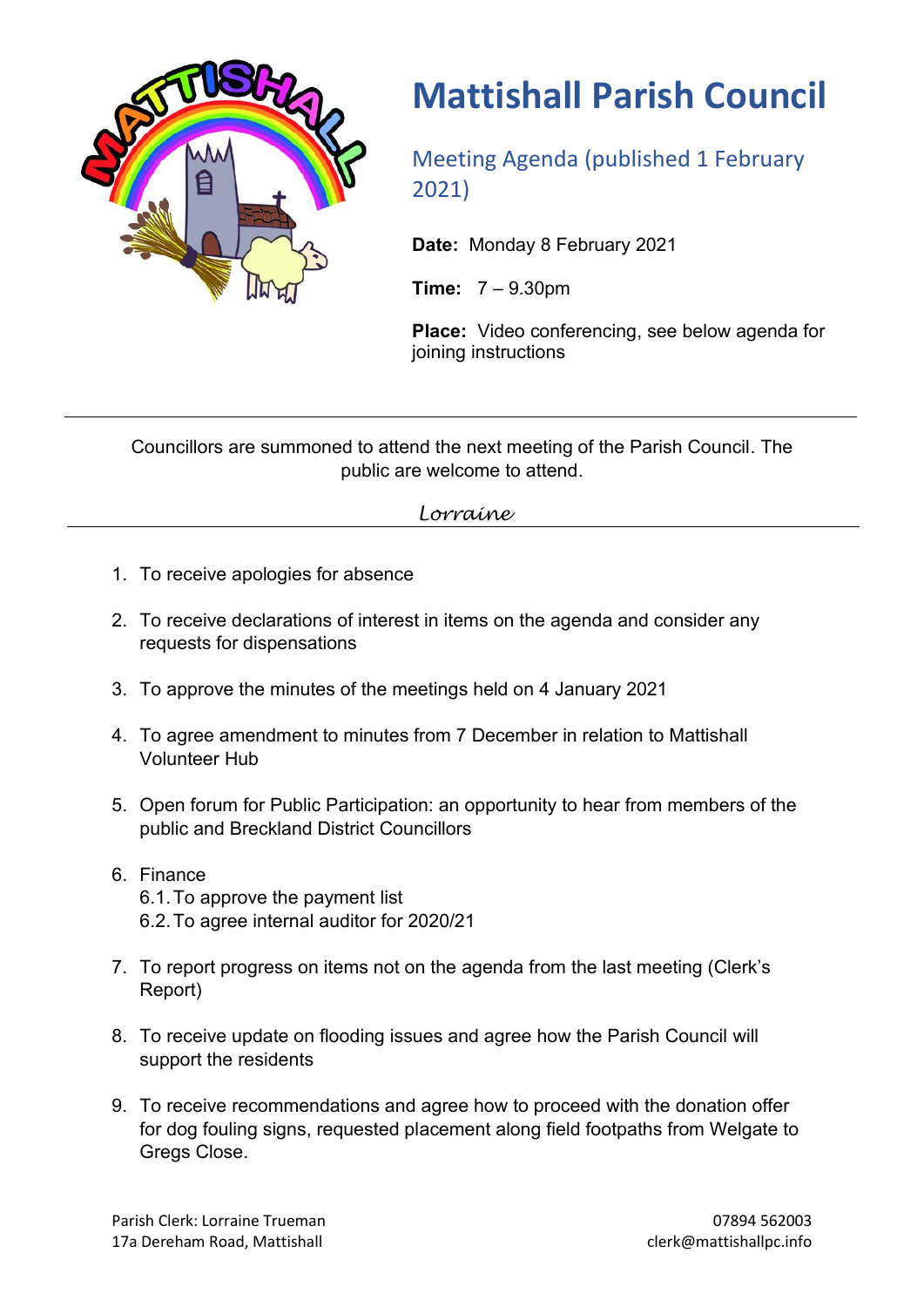- 10.Planning matters
	- 10.1. To receive results of applications
	- 10.2. To receive report from Neighbourhood Plan delivery and monitoring group on applications with comments due before this meeting (see list at bottom of page)
	- 10.3. To receive recommendation from Neighbourhood Plan delivery and monitoring group on current applications (see list on page 3)
	- 10.4. To discuss and agree next steps in connection with Hopkins Homes planning application approval on land south of Dereham Road (3PL/2020/0462/F)
	- 10.5. To consider sending letter to BDC requesting an update on the production of Supplementary Planning Documents (SPD's)
- 11.To agree Planning and Monitoring Policy
- 12.To review and agree Play Area Inspection and Maintenance Policy
- 13.To pass a resolution (under the Public Admission to Meetings Act 1960) to exclude members of the public and press for the following confidential item: to agree pay range to be advertised for handyperson position
- 14.To consider the government tree scheme
- 15.To consider installation of village gateway signs
- 16.To receive items for 1 March agenda
- 17.Correspondence and reports (information only)
	- 17.1. NWL project update and report from meeting 28 January
	- 17.2. Norfolk ALC wellbeing (open letter to all councillors)
	- 17.3. BDC member briefings
	- 17.4. CAN's funding newsletter
	- 17.5. Social media report
	- 17.6. Xmas hampers report
	- 17.7. Broadband progress
	- 17.8. Defects on the highway

## **New planning applications to receive comments (item 10.2)**

| 3PL/2020/1492/D | PLOT 3, 23 Gregs<br>Close  | Reserved matter application for six<br>self/custom build residential properties<br>dwellings following outline permission<br>Reference number 3PL/2018/1409/O (Plot 3)                       |
|-----------------|----------------------------|----------------------------------------------------------------------------------------------------------------------------------------------------------------------------------------------|
| 3PL/2020/1489/D | 17 Gregs Close<br>(Plot 6) | Reserved matter application for six<br>self/custom build residential properties<br>dwellings following outline permission<br>Reference number 3PL/2018/1409/O (Plot 6)<br>(Reserved Matters) |